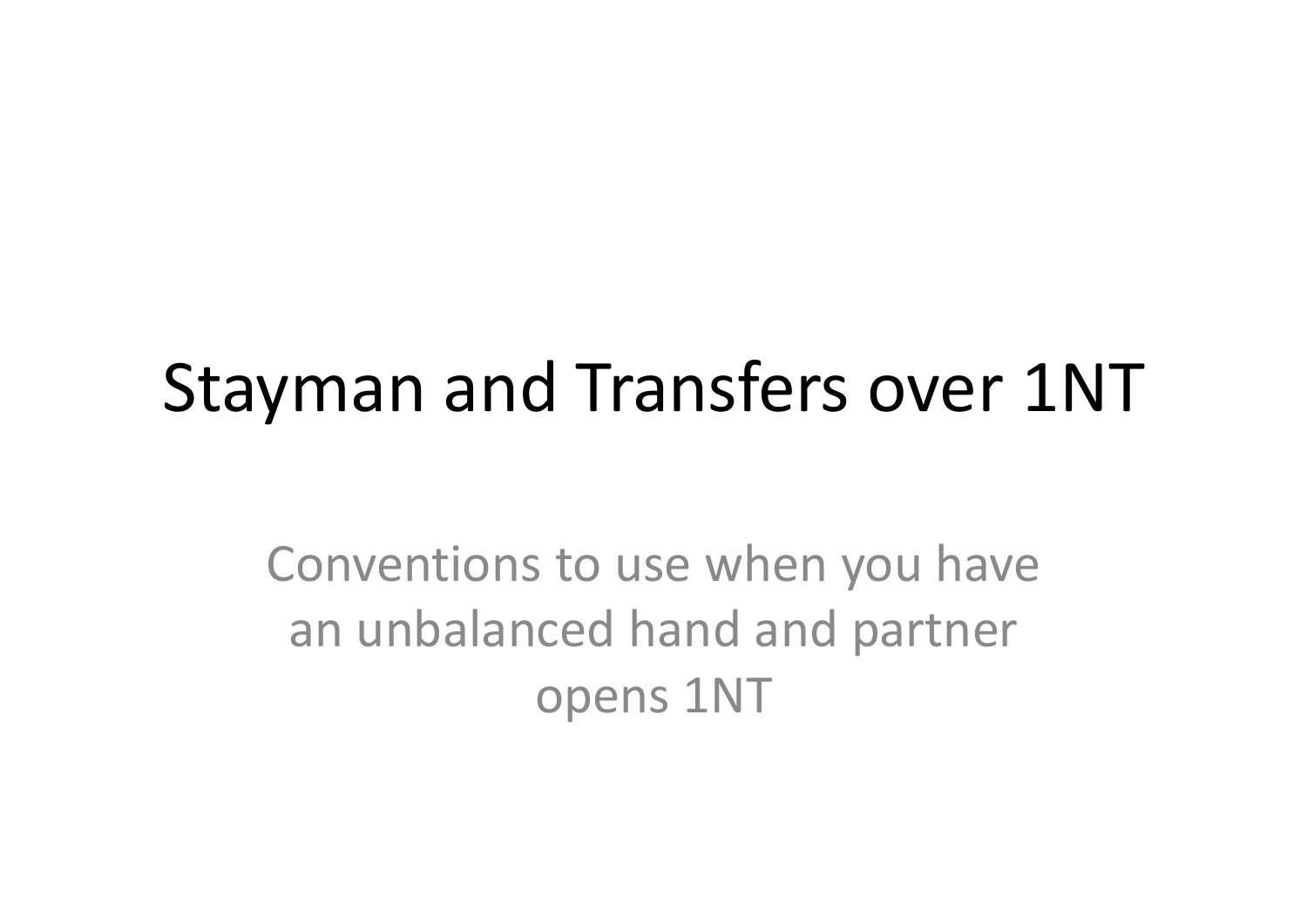#### What is the Stayman convention

- Responder bids 24 after opener's 1NT to ask "Does your INT include a four card major?"
- Why?
- It helps to find 4-4 major fits which often play better than No Trumps.
- Can be used after 1NT opening, strong 2NT opening, overcall of 1NT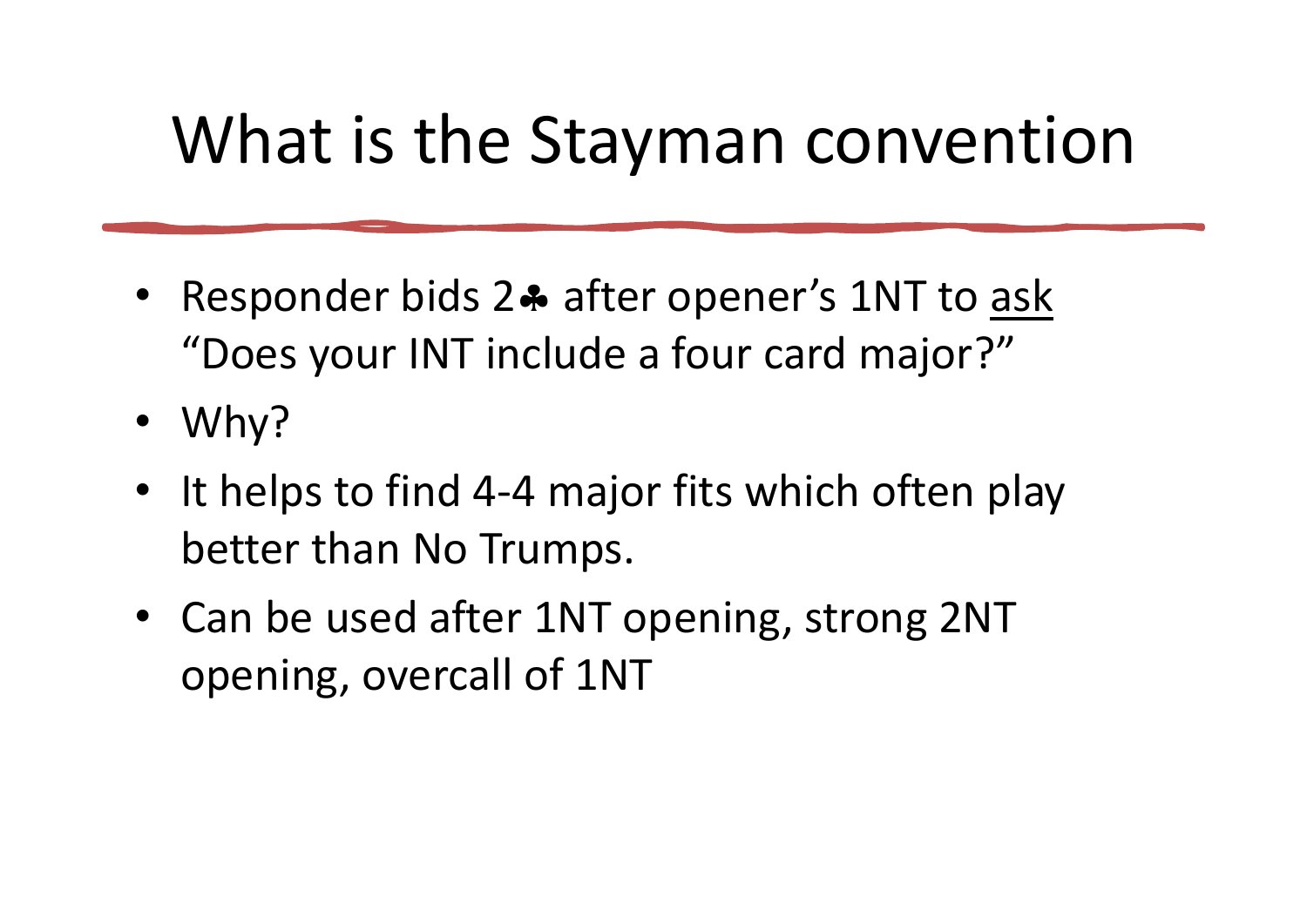# Opener's responses to Stayman pener "S responses to Stayman<br>
Dpener must bid after 2\*<br>
Dpener bids<br>
— 2\* - I have exactly 4 hearts (and may have 4 spades)<br>
— 2\* - I have exactly 4 spades and don't have 4 hearts

- Opener must bid after  $2\clubsuit$
- Opener bids
	-
	-
	-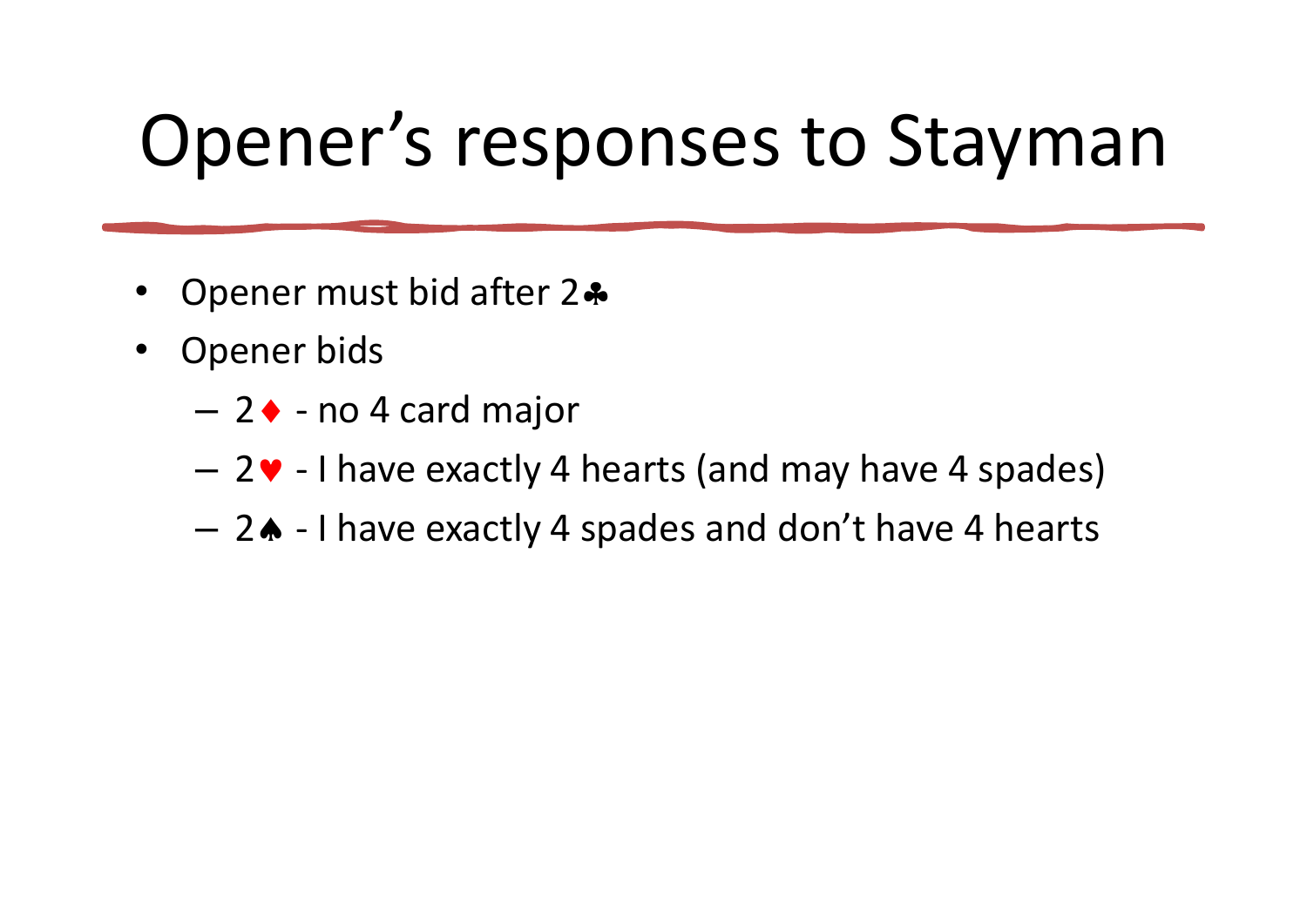#### When do you use Stayman?

- You hold at least one 4 card major suit
- 
- When do you use Stayman?<br>• You hold at least one 4 card major suit<br>• You have shortage eg singleton, void, useless doubleton.<br>• You have enough points to bid game at least 8 high card<br>points • You have enough points to bid game at least 8 high card points
- You are inviting partner to play in 4 of a major or 3 NT.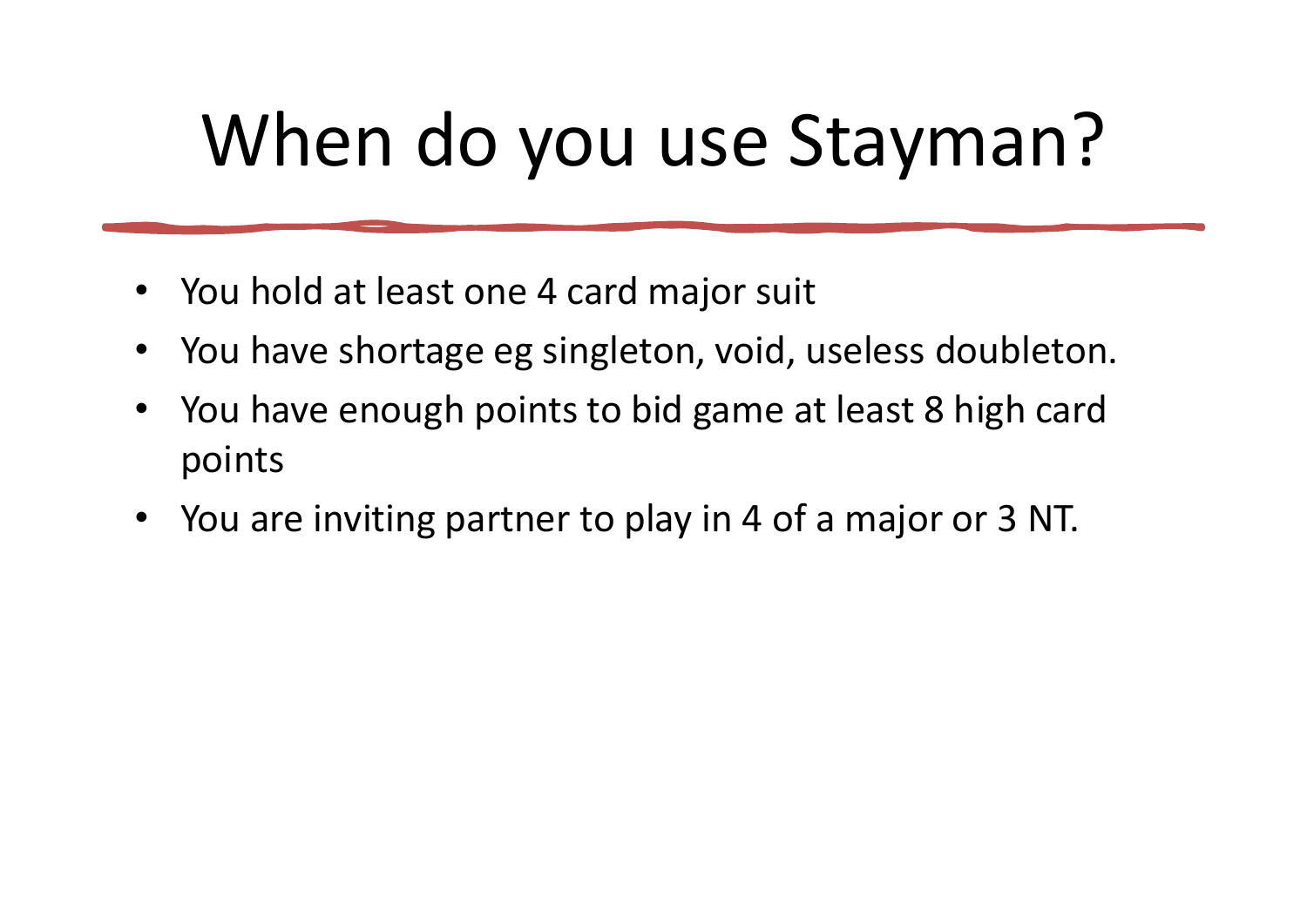#### When not to use Stayman

- When your hand is 4-3-3-3.
- You have no ruffing ability.
- If you can't ruff, stick to No Trumps
- No shortage = No Stayman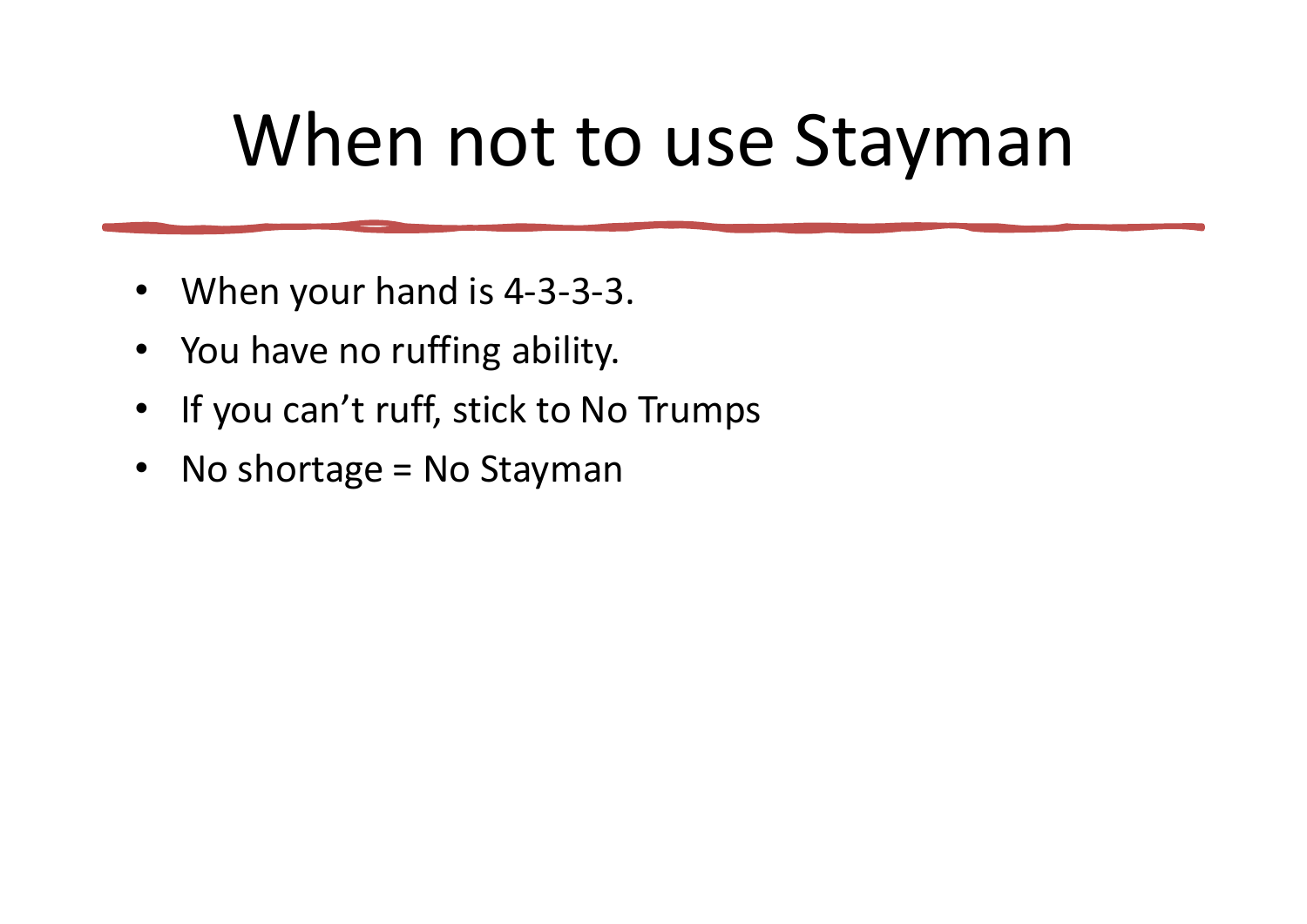#### What does responder do next?

- Responder is in control of the bidding. We know that opener is 15-17 and balanced.
- Responder bids to 3 or 4 level if they have a fit
- Responder bids 2 or 3 NT if they don't have a fit
- Responder bids a minor if they have 6+cards in the minor. Opener will choose between 3NT and 5 of the minor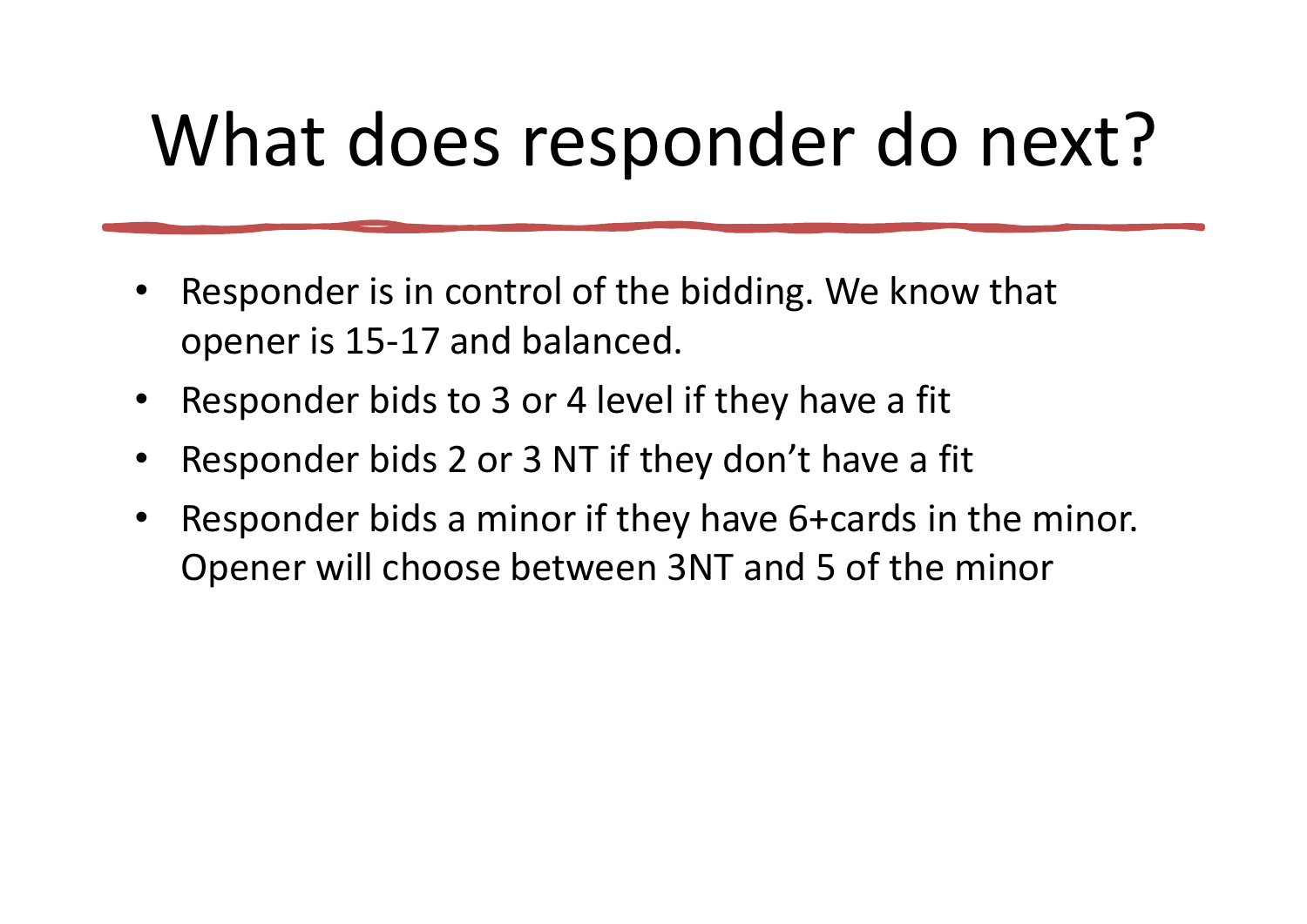- Partner bid 1NT What do you bid?<br>A 8 6 3 4 9 9 8 4 9 9 9 2 4 9  $8(6(3)$  $9 - 10$  ( $8 + 4$  $\frac{2}{2}$  $\frac{A}{\bullet}$  $\frac{1}{H}$ **م**<br>۱۱  $\frac{1}{8}$ Ŕ  $\mathbf{Q}$  $\tilde{Q}$
- We have 10 points so game is on. Hearts, Spades or No-Trumps?
- We have  $4\blacktriangledown$  and  $4\blacktriangle$ .
- Bid 2. to ask if partner has a 4 card major.
- Partner says  $2 \vee$ . What do you bid?
- You have a fit and 11 points. Partner has 15-17 so  $bid 4$

| West | <b>North</b> | East | South   |
|------|--------------|------|---------|
|      | 1NT          | pass | $2 + 1$ |
| pass | 29           | pass | 22      |

| West | <b>North</b> | Fast | South     |
|------|--------------|------|-----------|
|      | 1NT          | pass | ാറ<br>. . |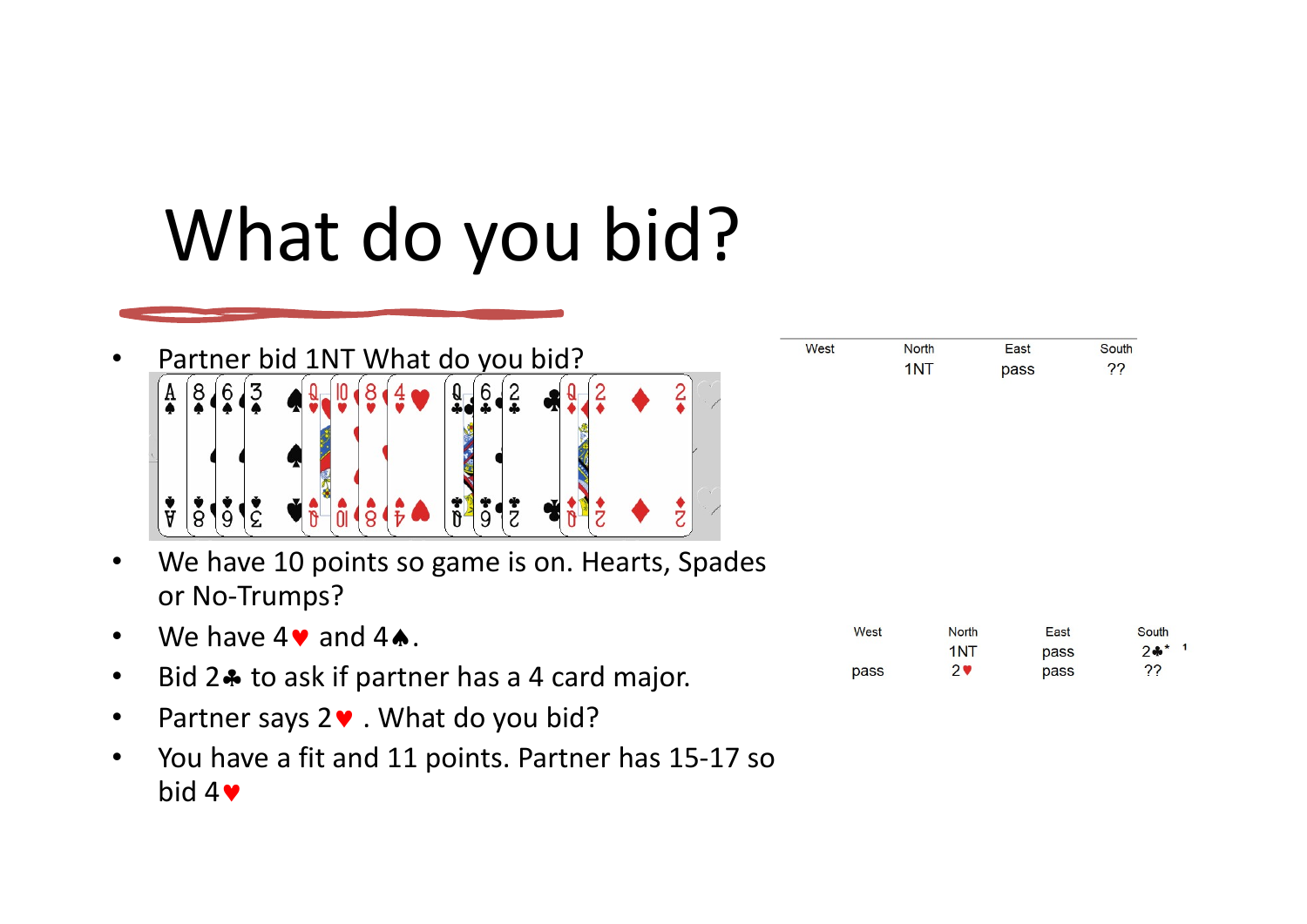The bidding has gone. What do you bid?



- Partner bid  $2\clubsuit$ . They have  $8+$  points and a four card major. They also have some shortage
- We bid  $2\clubsuit$  to show our 4 card major.
- Partner bid 3NT, showing they have enough for game but are unsure if it should be 3NT or a major
- Bid 4. Partner bid 2. and didn't support our hearts. They must have spades. We have a fit and game points.

| West | <b>North</b> | East | South |
|------|--------------|------|-------|
|      |              |      | 1NT   |
| pass | $2*$         | pass | $2$ V |
| pass | 3NT          | pass | 22    |

| West | <b>North</b> | East | South |
|------|--------------|------|-------|
|      |              |      | 1NT   |
| pass | $2*1$        | pass | ??    |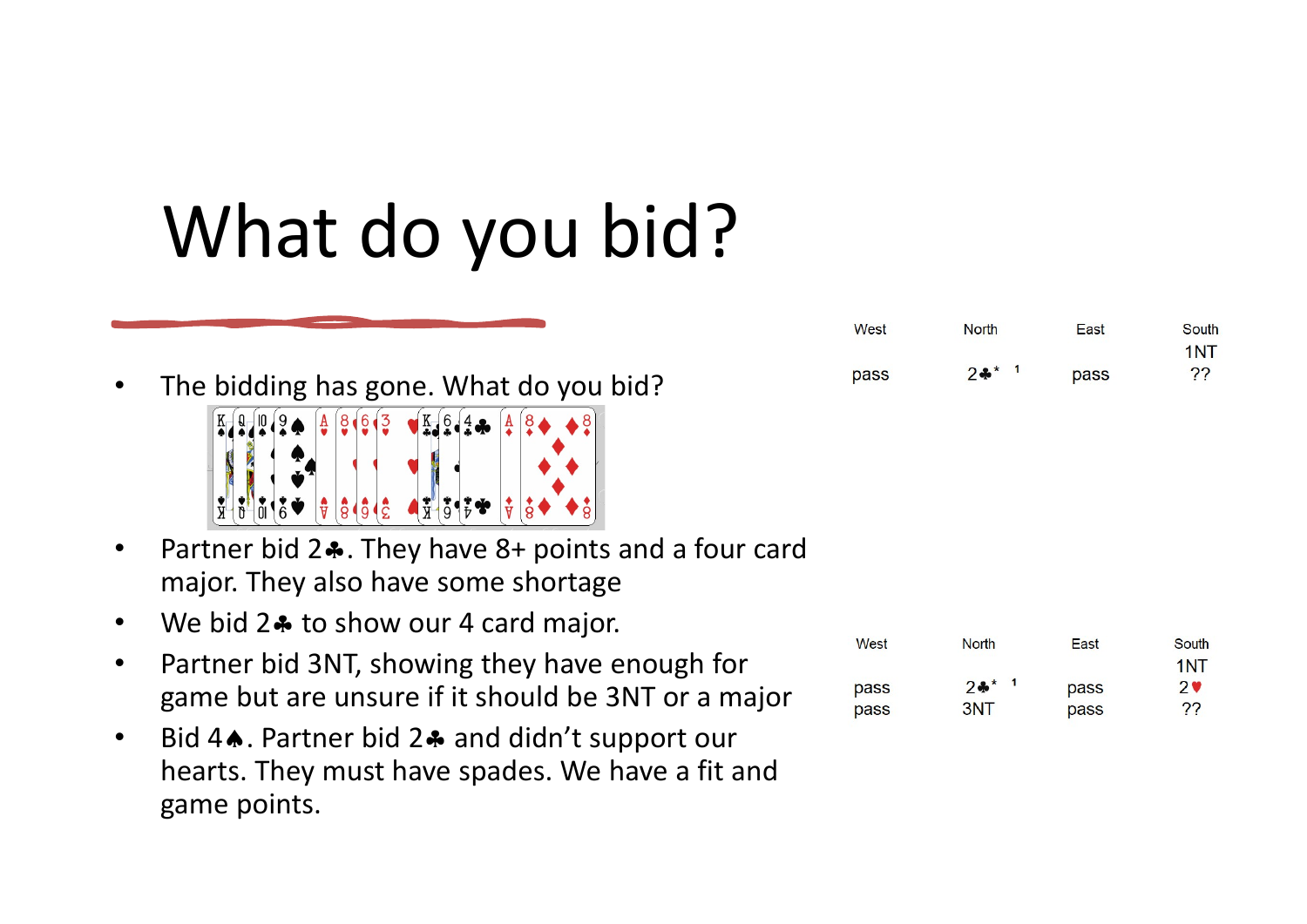#### Transfers

- Opener bids 1NT
- Playing Stayman and transfers, responder bids
	-
	-
- Fransfers<br>ppener bids 1NT<br>laying Stayman and transfers, responder bids<br>- 2 - <u>tells</u> opener to bid 2 - responder has 5+ •<br>- 2 - <u>tells</u> opener to bid 2 - responder has 5+ •<br>- 2 - <u>tells</u> opener to bid 3 - respo Fransfers<br>
Depener bids 1NT<br>
laying Stayman and transfers, responder bids<br>  $- 2 \cdot - \frac{\text{tells}}{\text{opener to bid } 2 \cdot - \text{responder has } 5 + \cdot}$ <br>  $- 2 \cdot - \frac{\text{tells}}{\text{opener to bid } 3 \cdot - \text{responder has } 5 + \cdot}$ <br>  $- 3 \cdot - \frac{\text{tells}}{\text{opener to bid } 3 \cdot - \text{responder has } 6 + \cdot}$ Fransfers<br>
Depener bids 1NT<br>
laying Stayman and transfers, responder bids<br>
- 2 • tells opener to bid 2 • - responder has 5+ •<br>
- 2 • tells opener to bid 3 • - responder has 6+ •<br>
- 3 • tells opener to bid 3 • - responder h FETTLES<br>
UPPER PROPERTED SUPPORT THAT INTITY INTO THE SUPPORT THAT IS A FIRED OPEN THE SUPPORT OF A FIRED SUPPORT THAT A FIRED SUPPORT THAT A SAMPLE SUPPORT THAT A SAMPLE SUPPORT THAT A SAMPLE SUPPORT THAT A SAMPLE SUPPOR
	-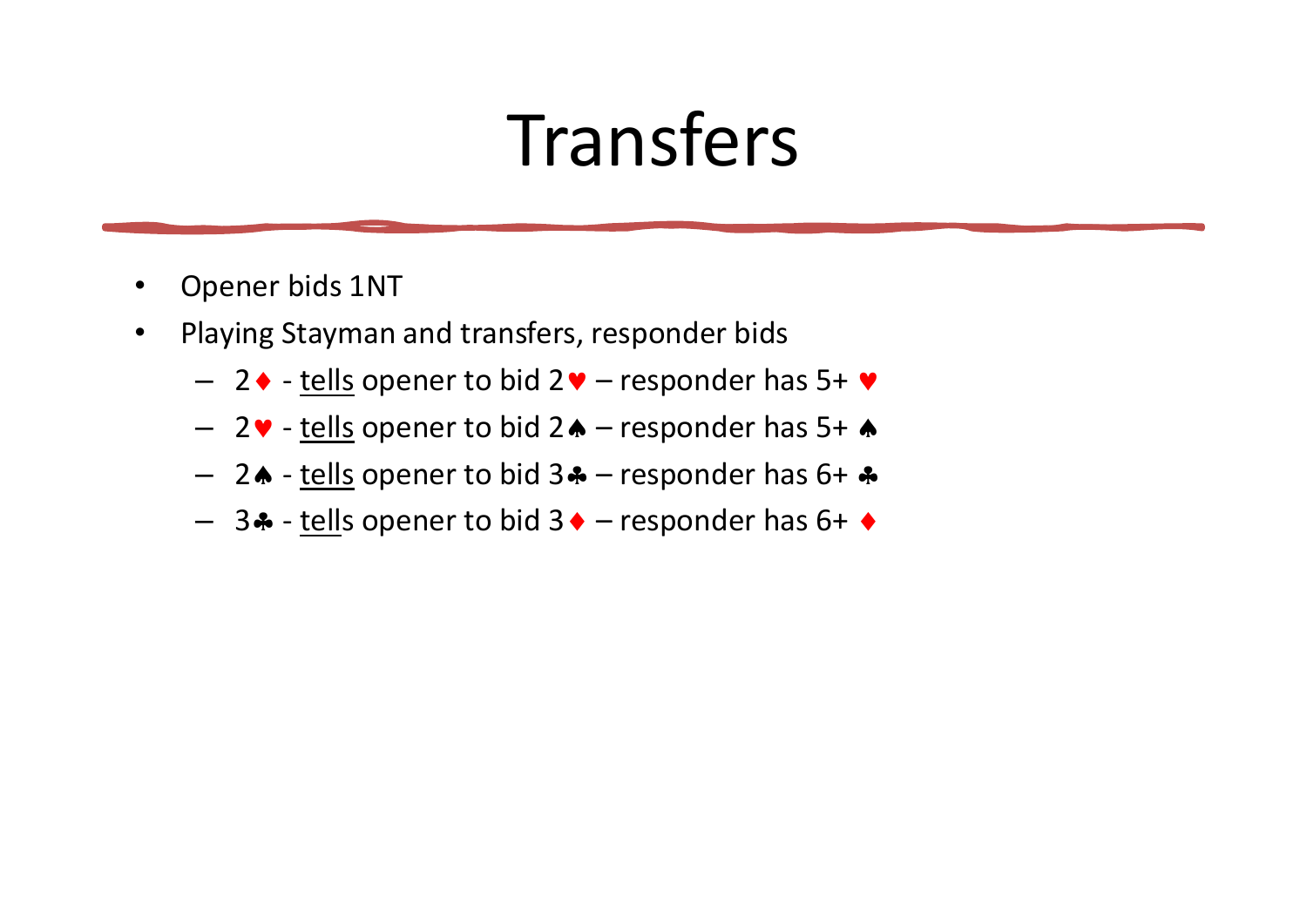### Stayman and Transfers Stayman and Transfers<br>
Depener bids 1NT<br>
laying Stayman and transfers, responder bids<br>
- 2\* Stayman – asks if opener has a 4 card major<br>
- 2\* - tells opener to bid 2\* next – responder has 5+ \*<br>
- 2\* - tells opener to bid 3 Stayman and Transfers<br>
Dipener bids 1NT<br>
laying Stayman and transfers, responder bids<br>  $-$  2  $\bullet$  - tells opener to bid 2 $\bullet$  next - responder has 5+  $\bullet$ <br>  $-$  2 $\bullet$  - tells opener to bid 2 $\bullet$  next - responder has 5+  $\bullet$ – 2 → tells opener to bid 3 → next – responder has 6+<br>
– 2 + tells opener to bid 2 → next – responder has 5+<br>
– 2 → tells opener to bid 2 → next – responder has 5+<br>
– 2 → tells opener to bid 3 → next – responder has 6+<br>
–

- Opener bids 1NT
- Playing Stayman and transfers, responder bids
	-
	-
	-
	-
	-
- Dener bids 1NT<br>
laying Stayman and transfers, responder bids<br>  $2 \cdot \text{Stayman} \text{aski}$  figure has a 4 card major<br>  $2 \cdot \text{tells}$  opener to bid  $2 \cdot \text{next} \text{responder has } 5 + \cdot \text{const}$ <br>  $2 \cdot \text{tells}$  opener to bid  $3 \cdot \text{next} \text{responder has } 6 + \cdot \text$ – 2NT is invitational (8 to 9 points, balanced with no 4 card major)
	- 3NT is for game (10+ points, balanced with no 4 card major)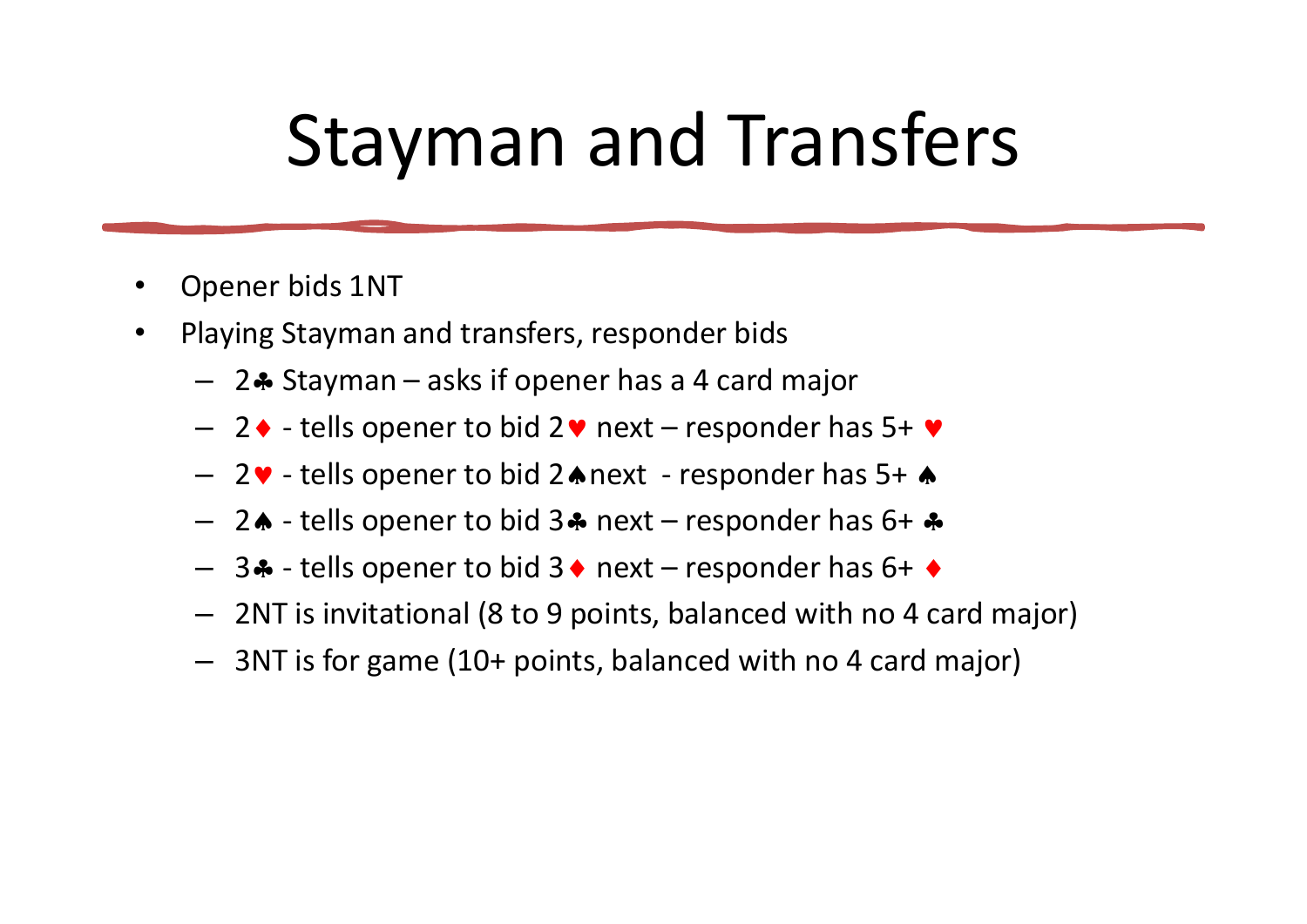Partner has opened 1NT what do you bid?



| • 7 spades and 11 points. You know there is a fit! |  |
|----------------------------------------------------|--|
| Bid $2 \cdot \cdot$ as a transfer to spades        |  |

- Partner bids 2.. What do you bid?
- Bid 4. Partner must have at least 2 spades and we have 26 points

| West | <b>North</b> | East | South  |
|------|--------------|------|--------|
|      | 1NT          | pass | $24*1$ |
| pass | $24*$        | pass | 22     |

East

pass

South

??

**North** 

1NT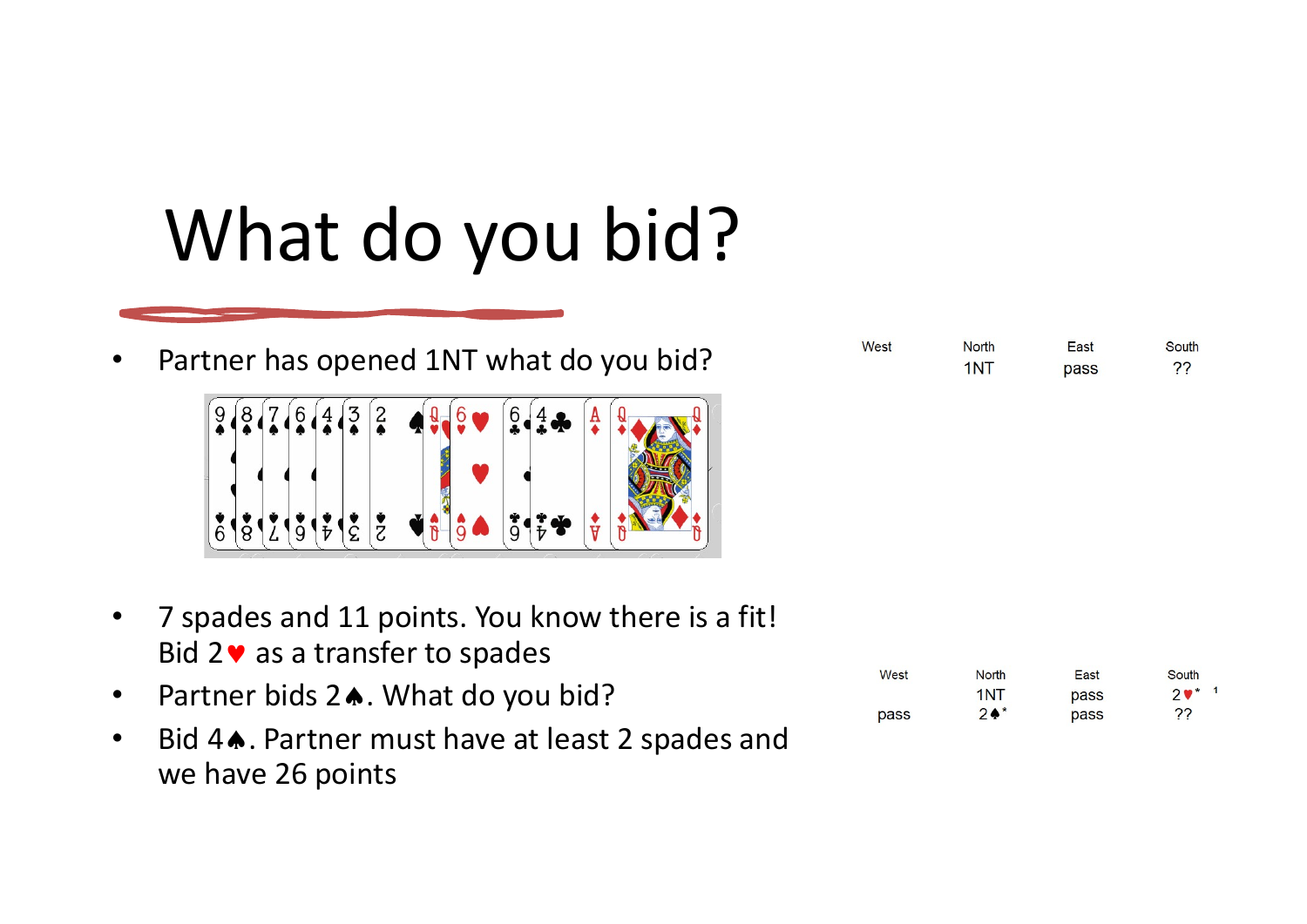## What do you bid? **• Partner opens 1NT.** What do you bid?<br>
• Partner opens 1NT. What do you bid?<br>
•  $\frac{1}{2}$ <br>
•  $\frac{1}{2}$ <br>
•  $\frac{1}{2}$ <br>
•  $\frac{1}{2}$ <br>
• 5 spades and 10 points. Game is on – spades or NT?<br>
• Bid 2 v as a transfer to spades<br>

Partner opens 1NT. What do you bid?

- Bid  $2 \vee$  as a transfer to spades
- Then bid 3NT to show a game hand and ask partner to decide if game is 3NT or 4
- This is why we play transfers, without them, it is very hard to describe this hand!

| West | <b>North</b> | Fast | South     |
|------|--------------|------|-----------|
|      | 1NT          | pass | າາ<br>. . |

| West | <b>North</b> | East | South  |
|------|--------------|------|--------|
|      | 1NT          | pass | $24*1$ |
| pass | $24*$        | pass | 22     |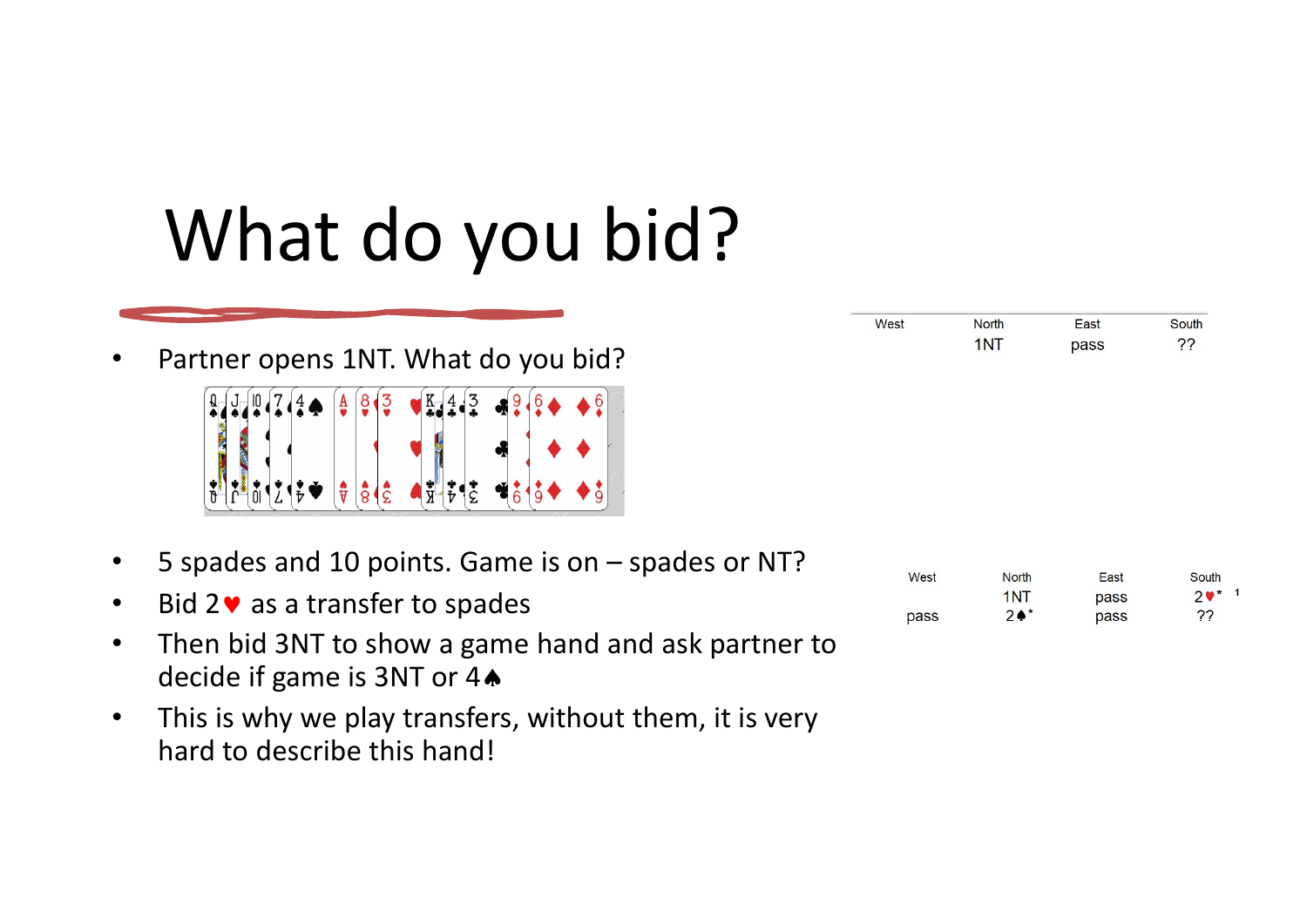

- 
- Bid 3NT. Transferring to clubs is not attractive they will be useful in NT, you have other entries and you won't have to make 11 tricks.
- Just because you can transfer doesn't mean you should!